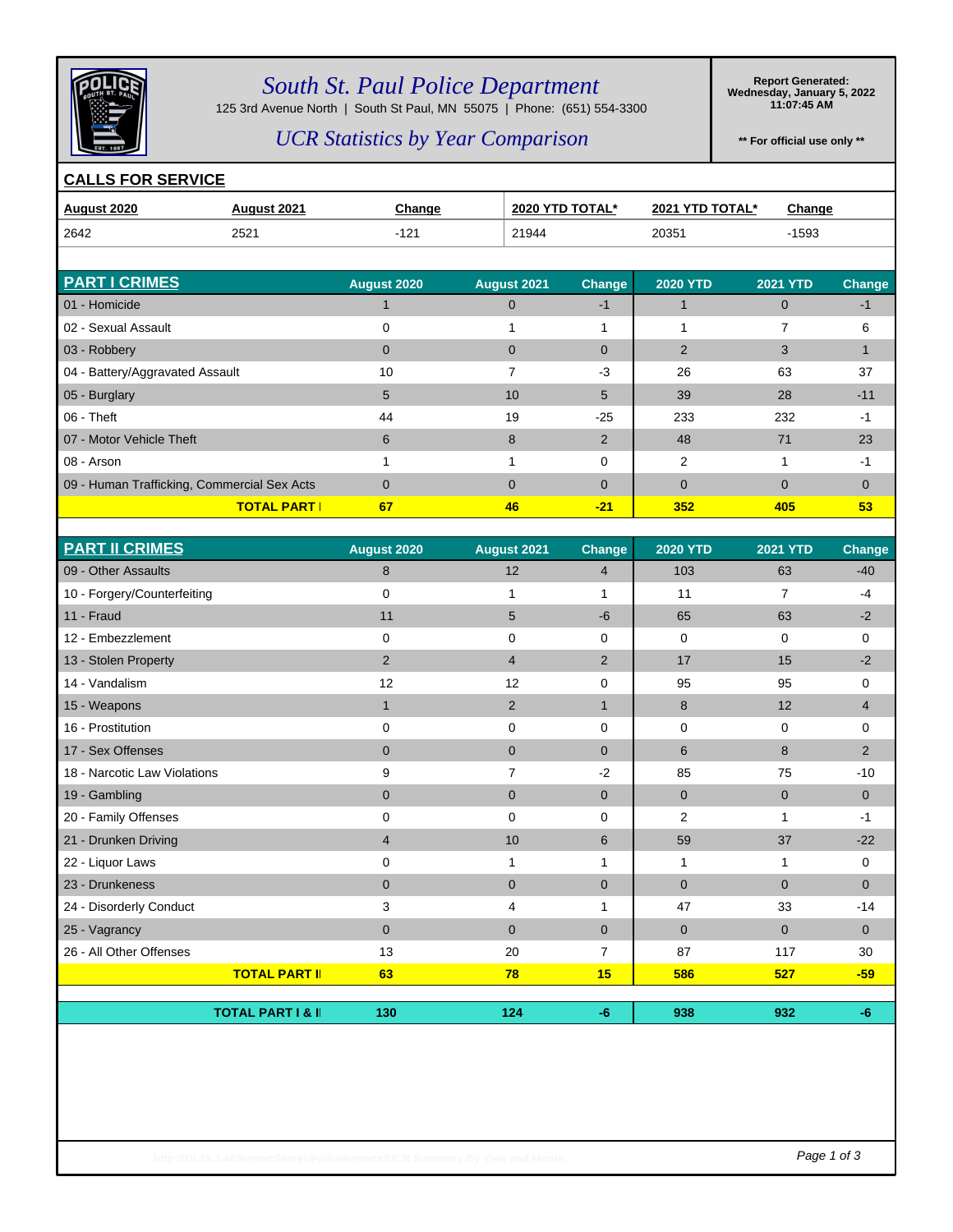

## *South St. Paul Police Department*

125 3rd Avenue North | South St Paul, MN 55075 | Phone: (651) 554-3300

**Report Generated: Wednesday, January 5, 2022 11:07:45 AM**

*UCR Statistics by Year Comparison*

**\*\* For official use only \*\***

### **BOOKING ARRESTS**

| <b>Arrest Type</b>   | August 2020 | August 2021 | Change | <b>2020 YTD</b> | 2021 YTD | Change |
|----------------------|-------------|-------------|--------|-----------------|----------|--------|
| Adults               | 51          | 50          |        | 466             | 416      | -50    |
| Juveniles            |             |             | ▃      | 57              | 82       | 25     |
| <b>Arrest Totals</b> | 55          | 56          |        | 523             | 498      | $-25$  |

### **ACCIDENTS**

| <b>CFS Description</b>                 | August 2020 | August 2021  | Change   | 2020 YTD | <b>2021 YTD</b> | Change   |
|----------------------------------------|-------------|--------------|----------|----------|-----------------|----------|
| Motorcycle injury - with helmet        |             | $\Omega$     | -1       |          | $\Omega$        | -1       |
| Personal Injury Accident               |             |              | -1       | 18       | 8               | $-10$    |
| Personal Injury MV Acc with Animal     | 0           | 0            | $\Omega$ | $\Omega$ |                 |          |
| Personal Injury MV BICYCLE             |             |              | $\Omega$ | 2        | 2               | $\Omega$ |
| Personal Injury MV MOTORCYCLE Accident | 0           | $\mathbf{0}$ | $\Omega$ |          |                 | $\Omega$ |
| Personal Injury MV PEDESTRIAN          | 0           | $\Omega$     | 0        |          | 0               | -1       |
| <b>Property Damage Accident</b>        | 6           | 12           | 6        | 96       | 77              | $-19$    |
| Property Damage Accident Hit & Run     | 4           | 11           | 7        | 42       | 48              | 6        |
| Property Damage MV ACC WITH SQUAD      | 0           | $\mathbf{0}$ | $\Omega$ | 3        | $\mathcal{P}$   | -1       |
| Property Damage MV BICYCLE             |             | ∩            | $\Omega$ | U        |                 |          |
| Property Damage MV PEDESTRIAN          | 0           | $\Omega$     | $\Omega$ | $\Omega$ |                 |          |
| Property Damage OTHER                  | 0           |              |          | 3        | 4               |          |
| <b>Accident Totals</b>                 | 13          | 25           | 12       | 167      | 145             | -22      |

#### **ANIMAL INCIDENTS**

| <b>CFS Description</b>        | <b>August 2020</b> | August 2021 | Change | <b>2020 YTD</b> | <b>2021 YTD</b> | Change |
|-------------------------------|--------------------|-------------|--------|-----------------|-----------------|--------|
| ANIMAL CALL                   | 65                 | 82          | . –    | 412             | 445             | 33     |
| <b>Animal Incident Totals</b> | 65                 | 82          |        | 412             | 445             | 33     |